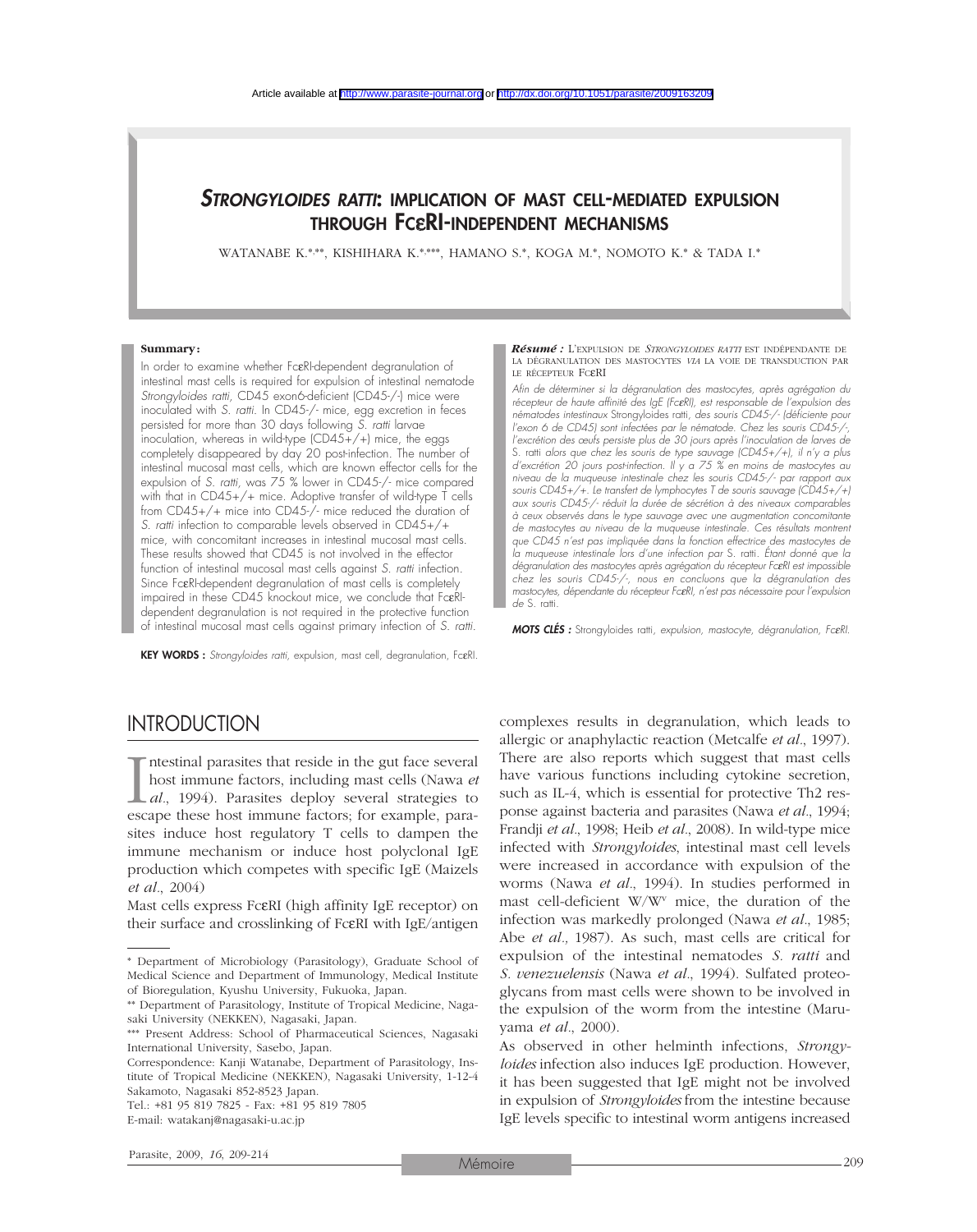after, rather than before, expulsion of adult worm from intestine (Korenaga *et al.*, 1986). In addition, neutralization of IgE does not affect the duration of infection (Korenaga *et al.*, 1991). Furthermore, IL-4 knockout mice, in which IgE was not measurable (Kurup *et al.*, 1999), expelled *Strongyloides* from the intestine on almost the same day post-inoculation as wild-type mice (Watanabe *et al.*, 2001). On the other hand, there are reports that FcR-γ deficient mice which lack IgE/FcεR signaling in mast cells could not expel *Strongyloides venezuelensis* (Onah *et al.*, 2001, Onah & Nawa, 2004).

CD45 is a transmembrane tyrosine phosphatase expressed on all nucleated hematopoietic cells (Trowbridge *et al.*, 1994). CD45 activates *src* family protein tyrosine kinases, essential for antigen receptor-mediated signaling in lymphocytes (Penninger *et al.*, 1993). In CD45 exon6-deficient (CD45-/-) mice, a marked decrease in mature thymocyte levels was observed, suggesting that CD45 is important for thymocyte development and maturation (Kishihara *et al.*, 1993). Moreover, antigen-specific lymphocyte responses were defective in CD45-/ mice (Kishihara *et al.*, 1993; Kong *et al.*, 1995). However, analysis of macrophages showed normal antigen presentation and phagocytosis in CD45-/- mice (Berger *et al.*, 1994; Fujise *et al.*, 1997). Interestingly, in CD45-/ mice, the FcεRI-mediated degranulation of bone marrow derived mast cells (BMMC) was completely impaired and systemic anaphylaxis could not be induced (Berger *et al.*, 1994).

In this study, to address the involvement of FcεRI signaling in intestinal mast cell-mediated immunity against *S. ratti* infections, *S. ratti* infection was investigated using CD45 exon-6 knockout mice, which also has a defect in IgE/FcεRI-dependent mast cells degranulation (Berger *et al.*, 1994).

# MATERIAL AND METHODS

### **MICE**

**Male C57BL/6 mice were purchased from Japan SLC** Inc. (Shizuoka, Japan) and maintained in Kyushu University under the SPF conditions. CD45 SLC Inc. (Shizuoka, Japan) and maintained in the Laboratory for the Animal Experiments of exon6 knockout (CD45-/-) mice were kindly supplied by Dr Tak W. Mak (AMGEN Institute/Ontario Cancer Institute, Toronto, Canada) and maintained in our laboratory. Mice aged 8-12 weeks were used throughout the study. CD45-/- mice have been backcrossed to C57BL/6 mice over seven times. All the experiments were conducted in accordance with the principles and procedures outlined in Guidelines for the Care and Use of Laboratory Animals in Kyushu University.

#### PREPARATION AND INOCULATION OF PARASITE

*Strongyloides ratti*, TMDU strain, has been maintained in our laboratory by serial passage in retired Wistar Rats. Infective larvae (L3) were obtained by filter paper culture of the feces of infected Wistar Rats. Two thousand L3 larvae were suspended in 0.2 ml saline and injected subcutaneously into the lower abdomen of the mouse.

ANALYSIS OF EGG, OUTPUT IN FECES AND LARVAL/ADULT WORMS IN THE TISSUES

Daily egg output in feces was monitored as follows. Fresh feces (50-80 mg) were collected in a 2 ml plastic microtube, weighed and suspended in 1 ml distilled water. The number of eggs in 50 µl of fecal suspension was counted under a microscope. The egg output in feces was presented as eggs per gram of feces (EPG). At 0, 24, 48, 72, 120 hours after infection, mice were sacrificed, organs (head, lung and intestine) were removed and cut into pieces. Minced tissues were incubated in Petri dishes containing saline at 37 °C for three hours. Minced tissues were then removed and the worms remaining in the Petri dishes were counted under dissecting microscope. In the head and lungs, third stage larvae were recovered and counted. In the intestine at 120 hours after infection, fourth stage larvae and mainly young adult worms were recovered and counted.

### HISTOPATHOLOGICAL ANALYSIS OF INTESTINAL MAST CELLS

Intestinal sections (1 cm length) located 10 cm distal to the pylorus were removed and then immersed in Carnoy's fixative solution for two hours. The paraffinembedded samples were cut into sections of 5 µm thickness and then stained with Alcian blue (pH 0.3) and Safranin-O according to Abe *et al.* (1987). The number of intestinal mast cells was counted in 40-60 villous-crypt units (VCU) in each two sections of each mouse. The densities were estimated as intestinal mast cell number per 10 VCU.

#### ADOPTIVE TRANSFER OF WILD-TYPE T CELLS

Spleen and mesenteric, popliteal and axial lymph nodes were aseptically removed from naïve C57BL/6 mice. The pooled single cell suspension in RPMI 1640 medium supplemented with 10 % heat-inactivated FCS, 2 mM HEPES, 0.2 % sodium bicarbonate and 50 µM 2-mercaptoethanol was passed through a nylon wool column to enrich T cells. The recovered cells  $(1 \times 10^7$ /mouse; T cell purity: > 90 %) were intraperitoneally injected into CD45-/- mice one day before infection.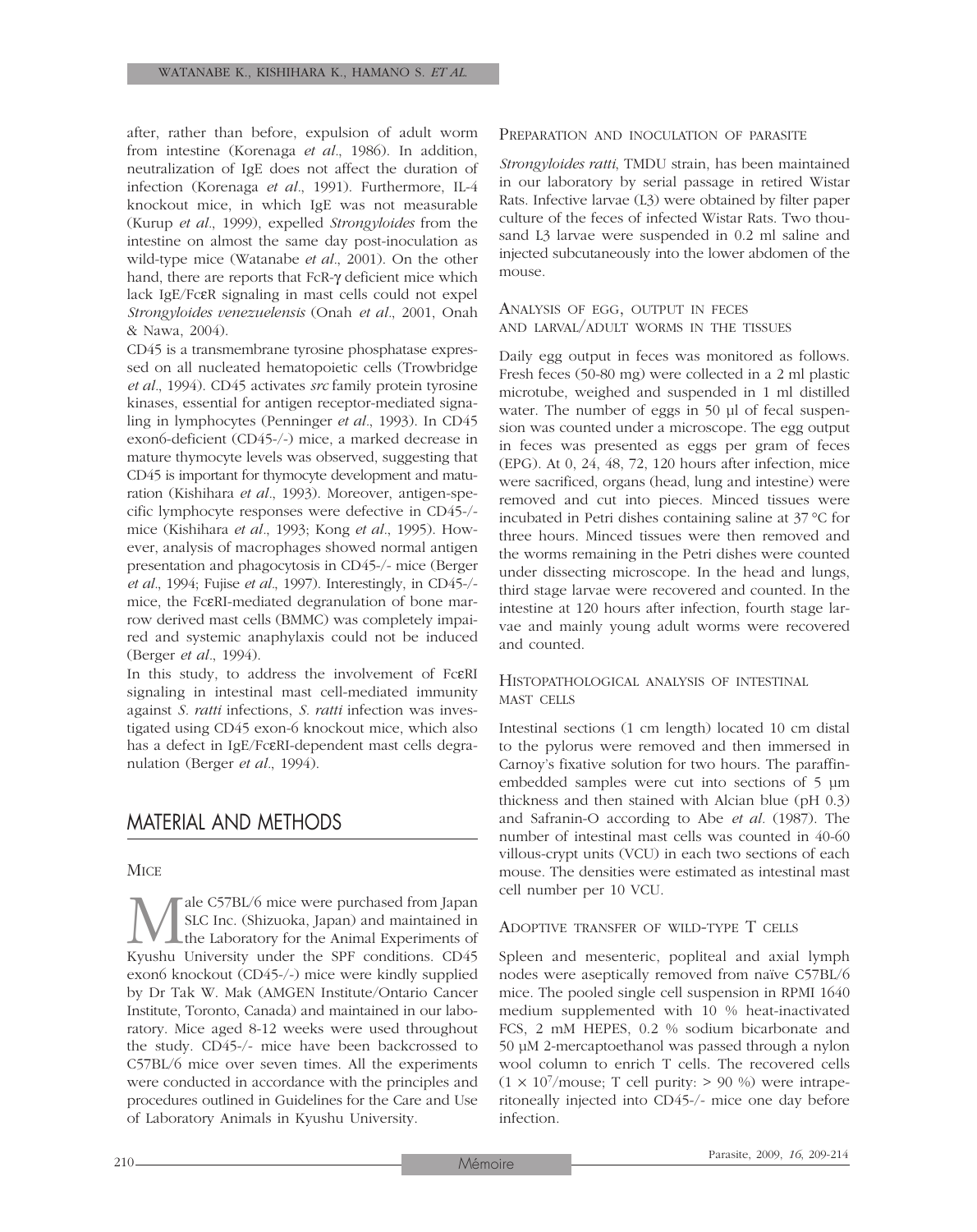#### STATISTICAL ANALYSIS

In this study, the Welch test was used to determine statistical significance between two groups. Kruskal-Wallis and *post-hoc* tests (Dunn test) were used to make comparisons between three groups. Calculations were performed by GraphPad Prism version 5.00 for Windows, (GraphPad Software, San Diego, California USA, www. graphpad.com). Numerical data obtained from each experiment were displayed as a formula of mean ± SEM.



Fig. 1. – *S. ratti* infection persisted in CD45 knockout mice. a. *S. ratti* infection monitored by egg excretion into feces.

CD45 exon-6 knockout mice (CD45-/-) and wild type mice (CD45+/+) were inoculated with 2000 *S. ratti* infective larvae. The number of eggs excreted in feces was monitored and the results are presented as egg number per gram feces. Data represent one of three independent experiments and are shown as mean ± SEM of four mice in each group. Open symbols, CD45+/+, Closed symbols,  $CD45-/-$ .

b. Worm number in head, lung and intestine in each group of mice. Mice were sacrificed at indicated hours and the number of larvae in each organ was counted as described in material and methods. Data are shown as mean ± SEM of three mice and represent one of two independent experiments. Open symbols: CD45+/+; Closed symbols: CD45-/-. Circles: the number of larvae in the head; Triangles: the number of larvae in the lung; Diamond: the number of larvae in the intestine. \* p < 0.05 compared with the number in the intestine in CD45+/+.



c. Kinetics of intestinal mast cell numbers during the course of *S. ratti* infection.

Mice were inoculated with *S. ratti* as for figure 2a and sacrificed on indicated days. Mast cell numbers in the intestine at 10 cm distal to the pyloric ring were counted. Data are shown as mean ± SEM of six mice in each group at indicated days. Open bar: CD45+/+; Closed bar: CD45-/-.  $*$  p < 0.05 compared with CD45+/+.

d. Section of intestine of CD45+/+ mice on day 12, stained with Alcian Blue and Safranin-O. Blue stained spots showed mast cells. e. Section of intestine of CD45-/- mice on day 12 treated same as d. Few blue stained cells were observed.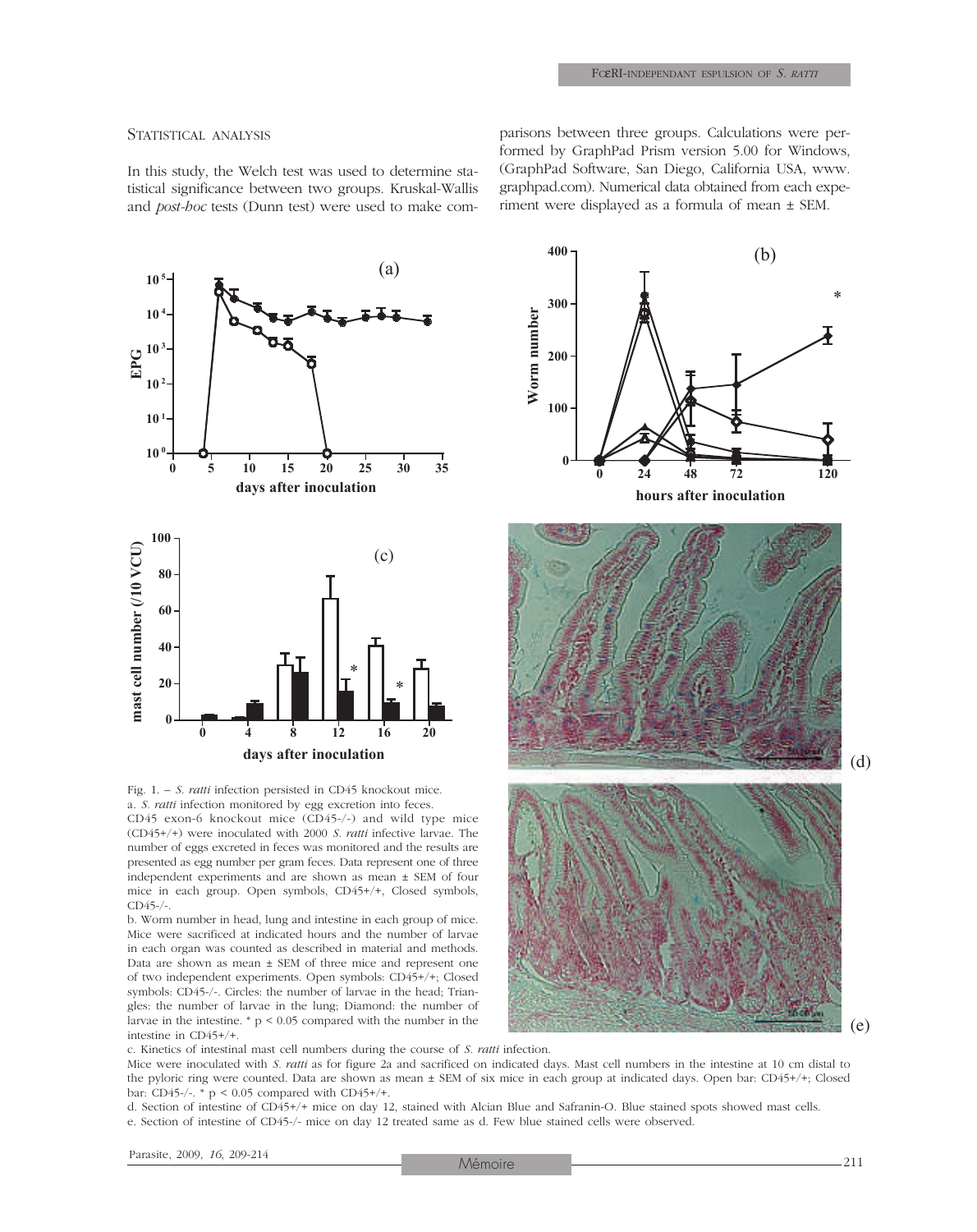### RESULTS

DECREASED INDUCTION OF INTESTINAL MAST CELLS AND PERSISTENT INFECTION IN CD45-/- MICE DURING *S. RATTI* INFECTION

 $\prod_{sub}$ n order to estimate the contribution of IgE/FcεRIdependent mast cell degranulation to host defense against *S. ratti*, CD45-/- mice were inoculated with subcutaneous injection of 2,000 *S. ratti* L3.

The infection was monitored by the number of eggs excreted into feces (Fig. 1a). The presence of eggs in the feces of CD45-/- mice was detected up to 30 days after inoculation, whereas eggs were not detected from approximately 18-20 days after inoculation in wild type (CD45+/+) mice, indicating that the expulsion of this parasite was impaired in CD45-/- mice. Since *S. ratti* L3 migrate from the inoculated site to the intestine via the head and lung, the number of migrating larvae in the head, lung and intestine were counted at specified hours after inoculation in order to examine whether innate host defense against *S. ratti* migrating larvae was affected in these knockout mice (Fig. 1b). There was no difference in the number of migrating larvae in either the head or lung between the two groups of mice, and a comparable number of worms first appeared in the small intestine 48 hours after infection in both knockout and wild-type mice. The increase of worm numbers was observed in the intestine of CD45-/ mice from 72 hours after inoculation.

The number of intestinal mast cells which was shown to be essential for expulsion of *Strongyloides*, was counted (Fig. 1c, d, e). Before infection, the number of intestinal mast cells observed in CD45-/- mice was slightly higher than that observed in CD45+/+ mice (Day 0, CD45+/+: 0.8 ± 0.3/10 VCU; CD45-/-: 2.1 ± 0.6/10 VCU). The number of intestinal mast cells increased and peaked on day 12 after inoculation in CD45+/+ mice, as previously reported, in correlation with *S. ratti* expulsion. The number of mast cells in CD45-/- mice also increased and peaked on days 8-12 after inoculation, with a timing similar to that of CD45+/+ mice; however, the numbers were 75 % lower than those observed in CD45+/+ mice (day 12, CD45+/+:  $66.7 \pm$ 12.4/10 VCU; CD45-/-: 15.5 ± 6.8/10 VCU).

### ADOPTIVE TRANSFER OF CD45+ WILD-TYPE T CELLS RESTORED EXPULSION OF *S. RATTI* FROM CD45 KNOCKOUT MICE

As the antigen-specific T cell response was completely abrogated in CD45-/- mice (Kishihara *et al.*, 1993; Kong *et al.*, 1995) and the expulsion of nematode from intestine was known to be T cell-dependent, we transferred  $1 \times 10^7$  CD45+/+ T cells to CD45-/- mice in order to compensate for defective T cell function. One day after T cell transfer, mice were inoculated with *S. ratti*. As shown in Figure 2a, the T cell-transferred CD45-/ mice expelled *S. ratti* as effectively as the CD45 +/+ mice. The number of mast cells in the intestine was evaluated in the T cell-transferred CD45-/- mice (Fig. 2b).



#### Fig. 2.

a. Adoptive transfer of T cell into CD45 knockout mice curtailed the *S. ratti* infection.

Purified T cells from wild-type mice were intraperitoneally transferred into CD45 knockout mice. Mice were then inoculated with 2,000 *S. ratti* infective larvae. The number of eggs excreted into feces was monitored and the results are presented as egg number per gram feces. Data are shown for one of two independent experiments. Data are shown as mean ± SEM in five mice in each group. Open circles: CD45+/+; Closed circles: CD45-/-; Closed inverted triangle: CD45-/- mice transferred CD45+/+ T cells.

b. Intestinal mast cells number in T cell-transferred CD45 knockout mice on day 8 and day 12 after inoculation.

Mast cells in the intestine were counted on day 8 and day 12 after larval inoculation. Data are shown as mean ± SEM of four to seven mice. Data are shown for one of two independent experiments. Open bar: CD45+/+; Closed bar: CD45-/-; Shaded bar: T cell-transferred CD45-/-. p < 0.05 within group by Kruskal Wallis test. \* p < 0.05 T cell transferred CD45-/- *vs* CD45+/+ \*\* p < 0.05 CD45-/- *vs* CD45+/+ by Dunn test.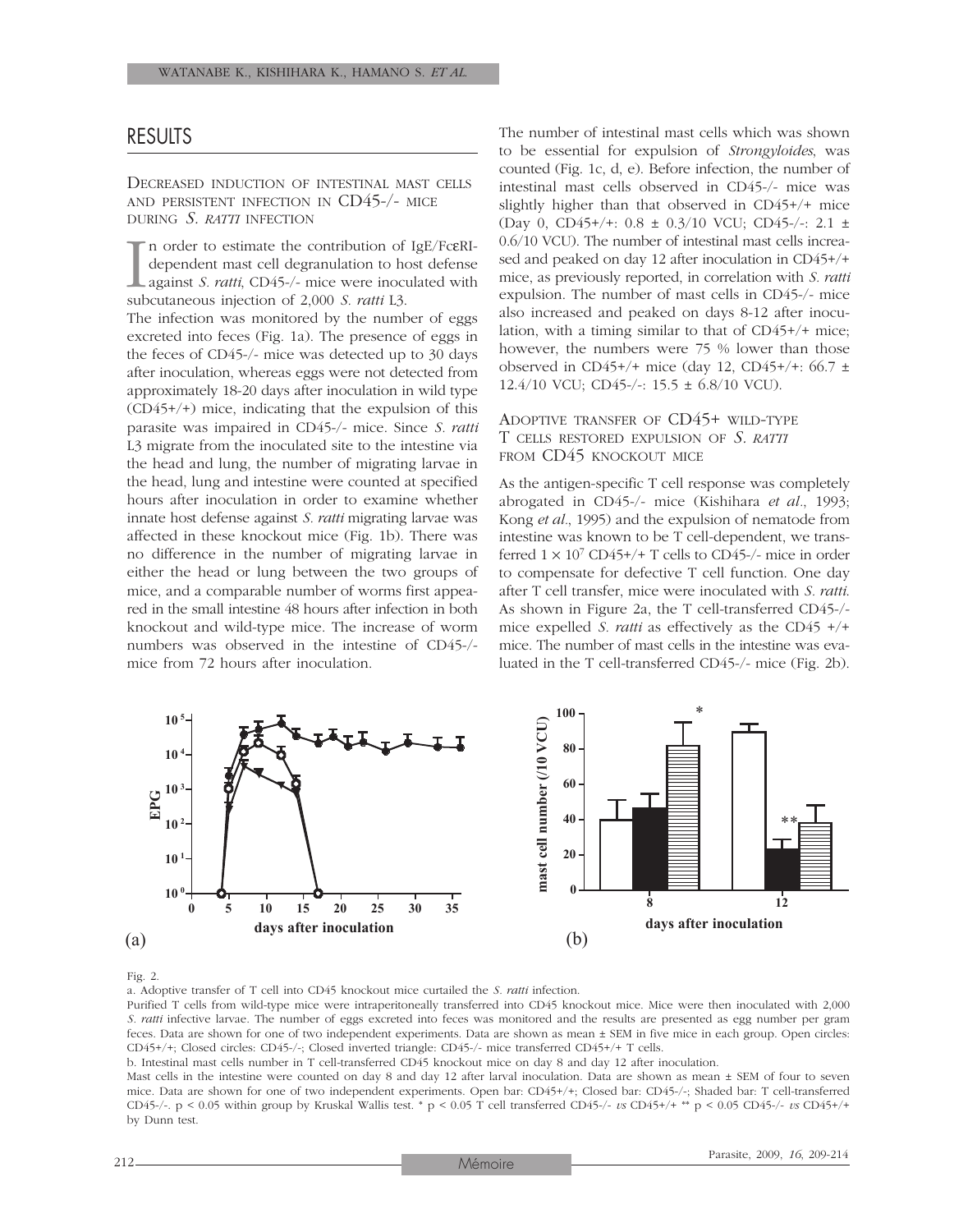Interestingly, on day 8, the increase in mast cell numbers was higher in T cell-transferred CD45-/- mice compared with CD45+/+ and CD45-/- mice (CD45+/+: 40.4 ± 9.7; CD45-/-: 46.3 ± 8.6; T cell transferred CD45-/-:  $81.8 \pm 13.5/10$  VCU). On day 12, when mast cell numbers peaked in CD45+/+ mice, those in T cell transferred CD45-/- mice continued to increase, although to a lesser extent than that observed on day 8 (CD45+/+: 89.6 ± 4.4; CD45-/-: 23.0 ± 5.9; T cell transferred CD45-/-: 39.2 ± 12.4/ 10VCU).

### **DISCUSSION**

**Nematode infection induces stereotypic Th2 responses, such as eosinophilia, mast cell and goblet cell hyperplasia, and elevated serum IgE titer (Maizels** *et al.***, 2004), suggesting that these res**ponses, such as eosinophilia, mast cell and goblet cell hyperplasia, and elevated serum IgE titer (Maizels *et al.*, 2004), suggesting that these responses may be protective against intestinal nematode infection.

Among the various Th2 responses, it has been shown that mast and goblet cells function as effector cells in the intestine against nematode infection (Nawa *et al.*, 1985; Abe *et al.*, 1987; McKenzie *et al.*, 1998). The significance of each cell varies, depending on the species of nematode. In *Strongyloides* infection, intestinal mast cells are considered to be more important in enabling the host to expel the parasite, whilst in *Nippostrongylus* infection, goblet cells are thought to play a more significant role (Nawa *et al.*, 1994). Furthermore, non-bone marrow-derived cells, which included intestinal epithelium, were reported to contribute to the expulsion of *Nippostrongylus* through increased contractility of intestine and enhanced permeability of epithelium (Urban *et al.*, 2001).

Mast cells express high affinity receptors for IgE (FcεRI) and cross-linking of IgE/FcεRI induces degranulation which contains many physiologically active molecules (Metcalfe *et al.*, 1997). In this study, we examined the involvement of IgE/FcεRI signaling in the mast celldependent expulsion of *S. ratti* using CD45 exon6 knockout mice.

We showed that knockout mice supplemented with wild type T cells could expel *S. ratti* from the intestine. It has been reported that CD45-deficient mast cells cannot induce IgE-dependent degranulation either *in vitro* or *in vivo* (Berger *et al.*, 1994). Taken together, our study suggests that IgE-dependent degranulation is not essential for the protective function of intestinal mast cells against *S. ratti*. Degranulation itself is considered necessary for protection as sulfated proteoglycan, which is contained in mast cell granules, is essential for expulsion of *S. venezuelensis* (Metcalfe *et al.*, 1997; Maruyama *et al.*, 2000). Two reports showed results which conflicted with our study that *S. vene-* *zuelensis* expulsion was delayed in accordance with decreased release of proteoglycan into intestinal lumen using FcR-γ chain knockout mice which also had defect in IgE mediated degranulation of mast cells (Onah *et al.*, 2000, Onah & Nawa, 2004). So further study is expected to reveal which machinery of mast cell are essential for expulsion of parasite.

Since the antigen-specific T cell response is completely abrogated in CD45-/- mice (Kishihara *et al.*, 1993; Kong *et al.*, 1995) and protective immunity against the nematode is dependent on CD4 T cells (Urban *et al.*, 1995; Fowell *et al.*, 1997), it was anticipated that the transfer of wild-type T cells would be essential in enabling CD45-/- mice to expel the parasite. In our study, wild-type T cell transfer led to successful expulsion of the parasite from the host in CD45-/ mice with a concomitant increase in intestinal mast cells.

With regard to induction of intestinal mast cells, CD4 T cells, particularly Th2 cells, are thought to play an important role because they produce cytokines, IL-4, IL-9, and IL-10, all of which are necessary for effective proliferation, maturation and survival of mast cells (Okayama *et al.*, 2006). It can therefore be assumed that, in our study, the transferred T cells supported the effective proliferation and maturation of intestinal mast cells through cytokine production.

Surprisingly, mast cell numbers in T cell transferred CD45-/- mice had increased as early as day 8. A study reported that CD45 suppresses JAK kinase and negatively regulates cytokine receptor signaling (Irie-Sasaki *et al.*, 2001). In that report, BMMC from CD45-/- mice exhibited higher levels of proliferation in response to IL-3 compared with BMMC from CD45+/+ owing to increased JAK-STAT signaling in the absence of CD45. In our experiment, mast cells in T cell-transferred CD45-/- mice effectively proliferated, presumably in response to the cytokine produced by the transferred T cells, and increased as early as day 8.

In summary, we showed that CD45-deficient mice supplemented with T cell from wild type mice could expel *S. ratti* from the intestine. Because mast cells of CD45 knockout mice fail to induce degranulation in a IgE/FcεRI-dependent manner (Berger *et al.*, 1994), our study implicated that IgE/FcεRI signaling is not required for mast cell-dependent worm expulsion in *Strongyloides ratti* primary infection.

# ACKNOWLEDGEMENTS

This work is supported, in part, by the Grant in aid for scientific research from the Japanese Ministry of Education, Science, Sports and Culture, Tokyo, Japan (No 08457081). aid for scientific research from the Japanese Ministry of Education, Science, Sports and Culture, Tokyo, Japan (No 08457081).